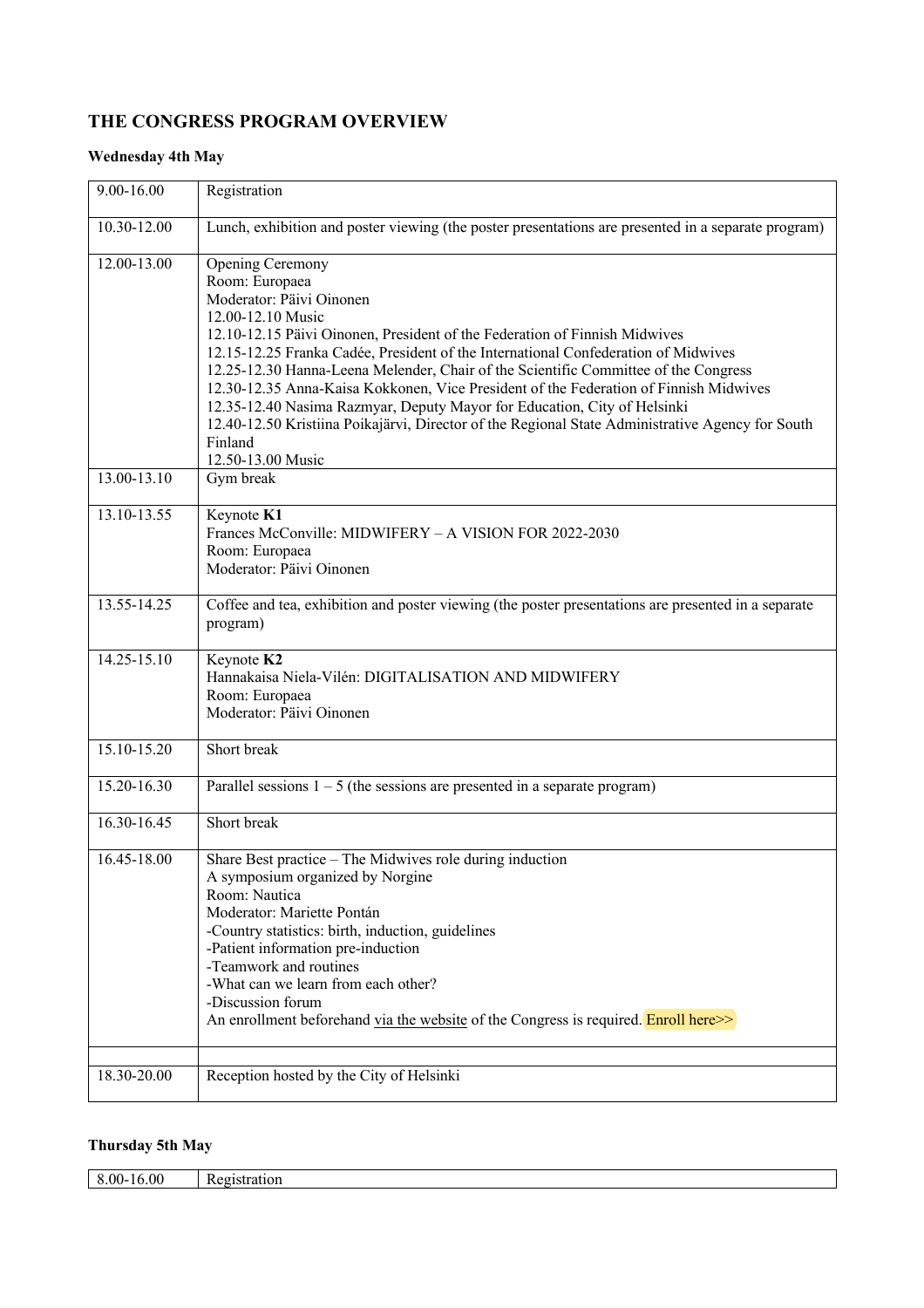| 8.30-10.20      | Parallel sessions $6 - 10$ (the sessions are presented in a separate program)                                                                                                                  |
|-----------------|------------------------------------------------------------------------------------------------------------------------------------------------------------------------------------------------|
| 10.20-10.50     | Coffee and tea, exhibition and poster viewing (the poster presentations are presented in a separate<br>program)                                                                                |
| 10.50-11.35     | Keynote K3<br>Mika Gissler: NORDIC REGISTERS FOR SEXUAL AND REPRODUCTIVE HEALTH - THE<br>SIGNIFICANCE OF CLOSE COOPERATION<br>Room: Europaea<br>Moderator: Katriina Bildjuschkin               |
| 11.35-11.45     | Award for the Midwife of the Year in Finland<br>Room: Europaea<br>Moderator: Katriina Bildjuschkin                                                                                             |
| 11.45-13.05     | Lunch, exhibition and poster viewing (the poster presentations are presented in a separate program)                                                                                            |
| 13.05-13.50     | Keynote K4<br>Sari Räisänen: BIRTH REGISTER RESEARCH – AN OPPORTUNITY TO GAIN EVIDENCE<br>ON MIDWIFERY<br>Room: Europaea<br>Moderator: Katriina Bildjuschkin                                   |
| $13.50 - 14.00$ | Short break                                                                                                                                                                                    |
| 14.00-15.10     | Parallel sessions $11 - 15$ (the sessions are presented in a separate program)                                                                                                                 |
| 15.10-15.40     | Coffee and tea, exhibition and poster viewing (the poster presentations are presented in a separate<br>program)                                                                                |
| 15.40-16.50     | Parallel sessions $16 - 20$ and a workshop on midwifery caseload model of care (the sessions and<br>more information on the participation in the workshop are presented in a separate program) |
|                 |                                                                                                                                                                                                |
| 19.30-22.30     | Conference Dinner                                                                                                                                                                              |

## **Friday 6th May**

| 8.00-11.00      | Registration                                                                                                                                                                                                                          |
|-----------------|---------------------------------------------------------------------------------------------------------------------------------------------------------------------------------------------------------------------------------------|
| 8.30-10.20      | Parallel sessions or a symposium $21 - 25$ (the sessions/symposium are presented in a separate<br>program)                                                                                                                            |
| $10.20 - 10.50$ | Coffee and tea, exhibition and poster viewing (the poster presentations are presented in a separate<br>program)                                                                                                                       |
| 10.50-11.35     | Keynote K5<br>Leena Hannula: CULTURAL AND SOCIETAL ASPECTS OF BREASTFEEDING<br>Room: Europaea<br>Moderator: Mariette Pontán                                                                                                           |
| 11.35-13.05     | Lunch, exhibition and poster viewing (the poster presentations are presented in a separate program)                                                                                                                                   |
| 13.05-14.35     | Parallel sessions or a symposium $26 - 30$ and a workshop on contraception and contraceptive<br>counselling (the sessions/symposium and more information on the participation in the workshop are<br>presented in a separate program) |
| 14.35-14.45     | Short break                                                                                                                                                                                                                           |
| 14.45-15.30     | Closing Ceremony                                                                                                                                                                                                                      |